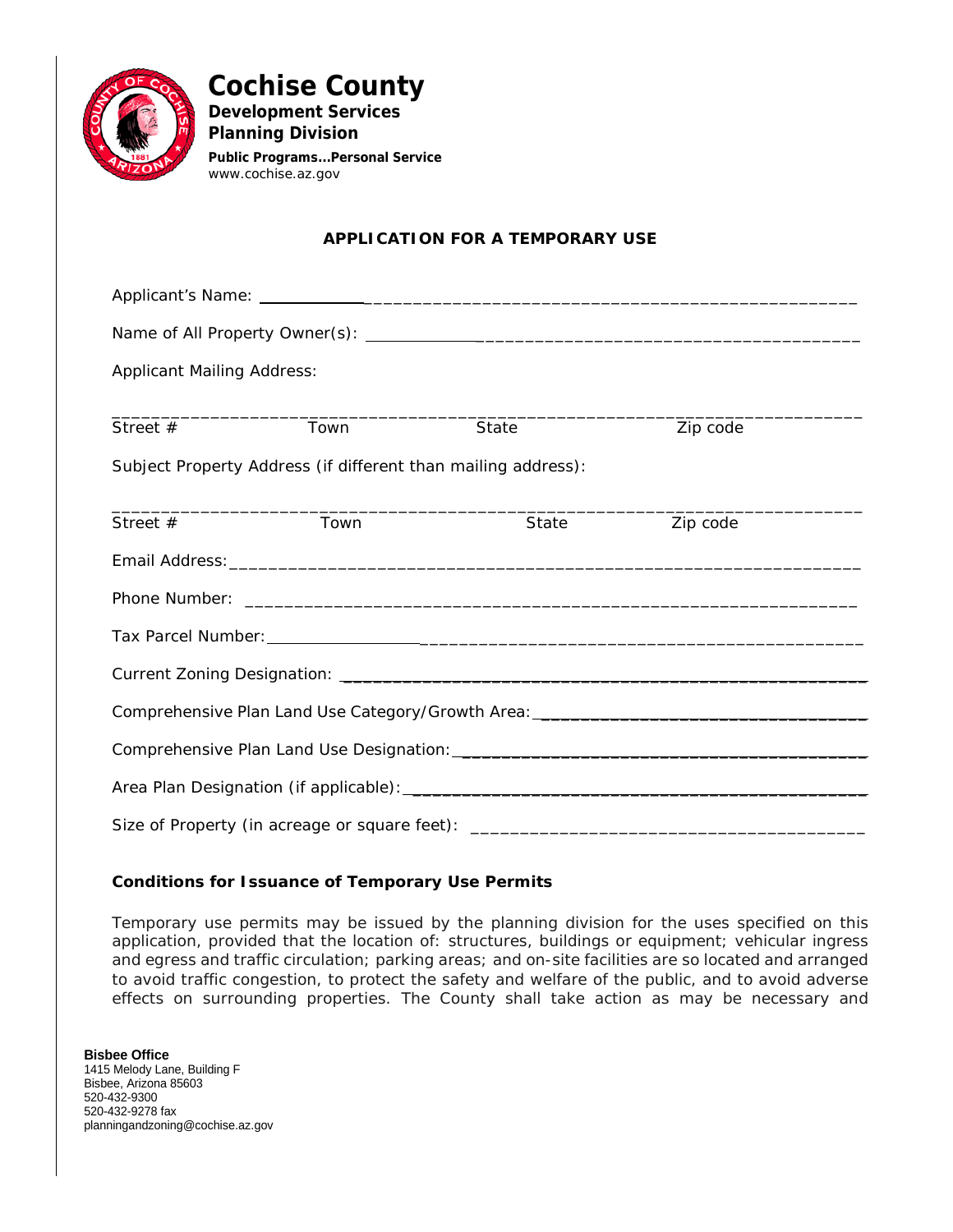appropriate to abate any public nuisance that results from a failure to comply with the terms and conditions of a temporary use permit issued by the County.

## **Temporary Uses Permitted**

- Contractor's Office, Security Dwelling, or Other Temporary Dwelling During Construction of a Building
- Contractor's Construction Equipment Storage
- Temporary Subdivision Sales Offices
- Anemometer
- Temporary occupancy of one RV in conjunction with a permitted principal use
- Temporary occupancy of one RV in conjunction with the construction of a residential or non-residential permitted principal use.

### **Required Submittals**

- 1. This application
- 2. A site plan and description of the proposed use
- 3. Processing fee

Which temporary use would you like permitted? Select one.



Contractor's Office, Security Dwelling, or Other Temporary Dwelling During Construction of a Building - Temporary buildings, manufactured homes, and recreational vehicles used in conjunction with construction work. **SKIP TO [SECTION A](#page-2-0)**

Contractor's Construction Equipment Storage - Temporary uses, such as the cutting and storage of lumber or the storage of building materials and construction equipment in conjunction with construction work. **SKIP TO [SECTION B](#page-2-0)**

Temporary Subdivision Sales Offices **SKIP TO [SECTION C](#page-2-0)**

Anemometer - A device mounted on a tower or pole used to measure wind speeds for non-residential purposes. Devices may also include wireless equipment for the transmission of data generated by the anemometer. **SKIP TO [SECTION D](#page-3-0)**

Temporary occupancy of one RV in conjunction with a permitted principal use (*stays of 15-consecutive days or less do not require a permit*) **[SKIP TO SECTION E](#page-3-0)**



Temporary occupancy of RV's in conjunction with the construction of a residential or nonresidential permitted principal use. **SKIP TO [SECTION F](#page-3-0)**

\_\_\_\_\_\_\_\_\_\_\_\_\_\_\_\_\_\_\_\_\_\_\_\_\_\_\_\_\_\_\_\_\_\_\_\_\_\_\_\_\_\_\_\_\_\_\_\_\_\_\_\_\_\_\_\_\_\_\_\_\_\_\_\_\_\_\_\_\_\_\_\_\_\_\_

\_\_\_\_\_\_\_\_\_\_\_\_\_\_\_\_\_\_\_\_\_\_\_\_\_\_\_\_\_\_\_\_\_\_\_\_\_\_\_\_\_\_\_\_\_\_\_\_\_\_\_\_\_\_\_\_\_\_\_\_\_\_\_\_\_\_\_\_\_\_\_\_\_\_\_

 $\overline{\phantom{a}}$  , and the contribution of the contribution of the contribution of the contribution of the contribution of the contribution of the contribution of the contribution of the contribution of the contribution of the

 $\overline{\phantom{a}}$  , and the contribution of the contribution of the contribution of the contribution of the contribution of the contribution of the contribution of the contribution of the contribution of the contribution of the



Other/I'm not sure

Describe your temporary use.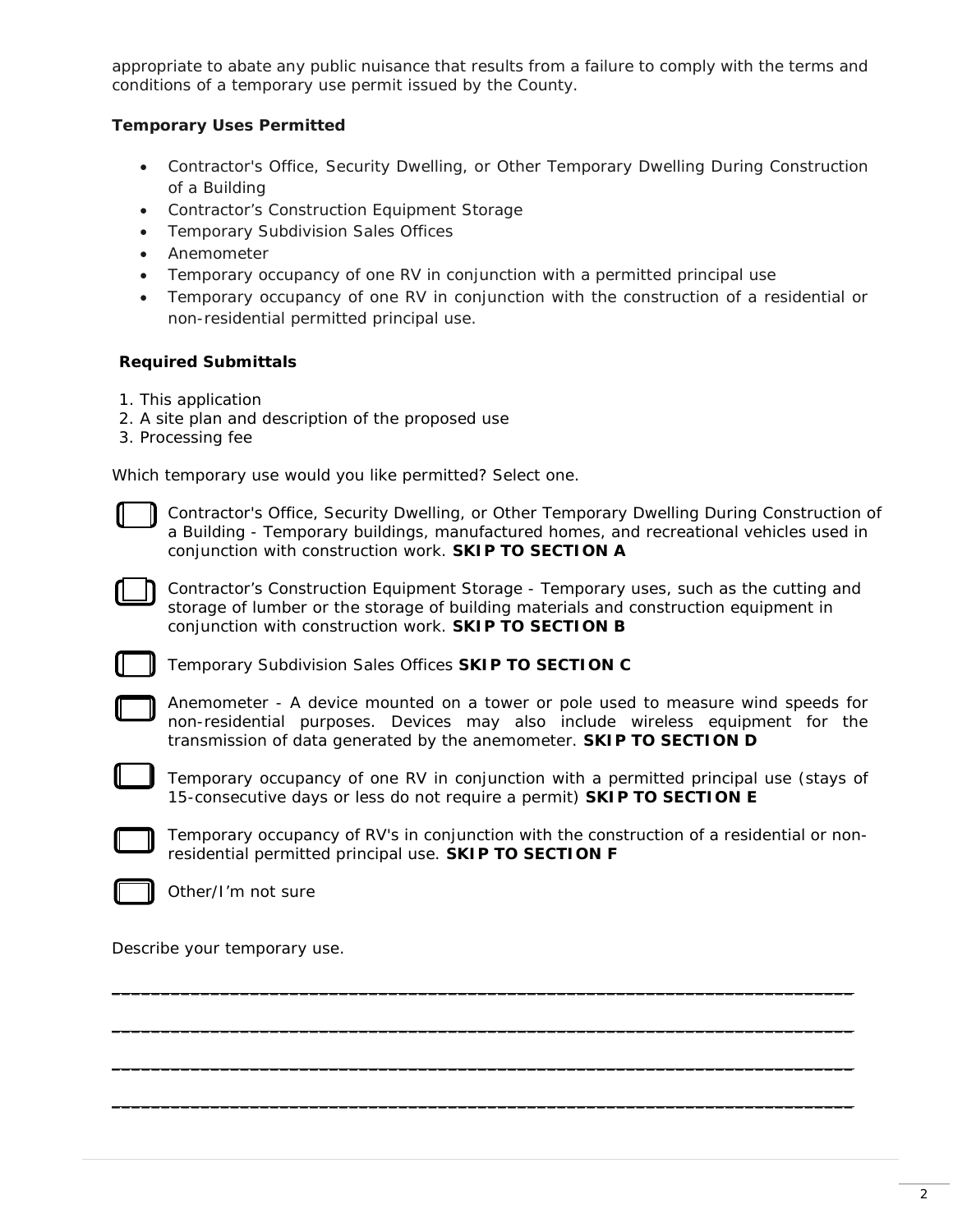#### <span id="page-2-0"></span>**SECTION A: Contractor's Office, Security Dwelling, or Other Temporary Dwelling During Construction of a Building**

List the dates for the temporary use. Please note, this permit is limited to a period of time not to exceed 1-year from the date of permit approval.

\_\_\_\_\_\_\_\_\_\_\_\_\_\_\_\_\_\_\_\_\_\_\_\_\_\_\_\_\_\_\_\_\_\_\_\_\_\_\_\_\_\_\_\_\_\_\_\_\_\_\_\_\_\_\_\_\_\_\_\_\_\_\_\_\_\_\_\_\_\_\_\_\_\_\_\_

| Select one. This is a:                                                                   |
|------------------------------------------------------------------------------------------|
| New Permit<br>Renewal, permits may be renewed up to 1-year                               |
| If this is a renewal, please state the rationale for the continued existence of the use. |
|                                                                                          |
|                                                                                          |
|                                                                                          |
|                                                                                          |

I understand that all structures associated with this request shall be removed from the property upon the expiration of the previously approved use permit or within 10-calendar days after completion of the construction work, whichever occurs first.

#### **SECTION B: Contractor's Construction Equipment Storage**

List the dates for the temporary use. Please note, this permit is limited to a period of time not to exceed the period of construction and shall cease to be active once the associated building permit is granted.

\_\_\_\_\_\_\_\_\_\_\_\_\_\_\_\_\_\_\_\_\_\_\_\_\_\_\_\_\_\_\_\_\_\_\_\_\_\_\_\_\_\_\_\_\_\_\_\_\_\_\_\_\_\_\_\_\_\_\_\_\_\_\_\_\_\_\_\_\_\_\_\_\_\_\_

I understand that all structures associated with this request shall be removed from the property upon the expiration of the previously approved use permit or within 10-calendar days after completion of the construction work, whichever occurs first.

#### **SECTION C: Temporary Subdivision Sales Offices**

List the dates for the temporary use. Please note, this permit is limited to a period of time not to exceed 2-years from the date of permit approval; said permit may be renewed for periods of 1-year thereafter if less than 80-percent of lots in the property being subdivided have been sold.

\_\_\_\_\_\_\_\_\_\_\_\_\_\_\_\_\_\_\_\_\_\_\_\_\_\_\_\_\_\_\_\_\_\_\_\_\_\_\_\_\_\_\_\_\_\_\_\_\_\_\_\_\_\_\_\_\_\_\_\_\_\_\_\_\_\_\_\_\_\_\_\_\_\_\_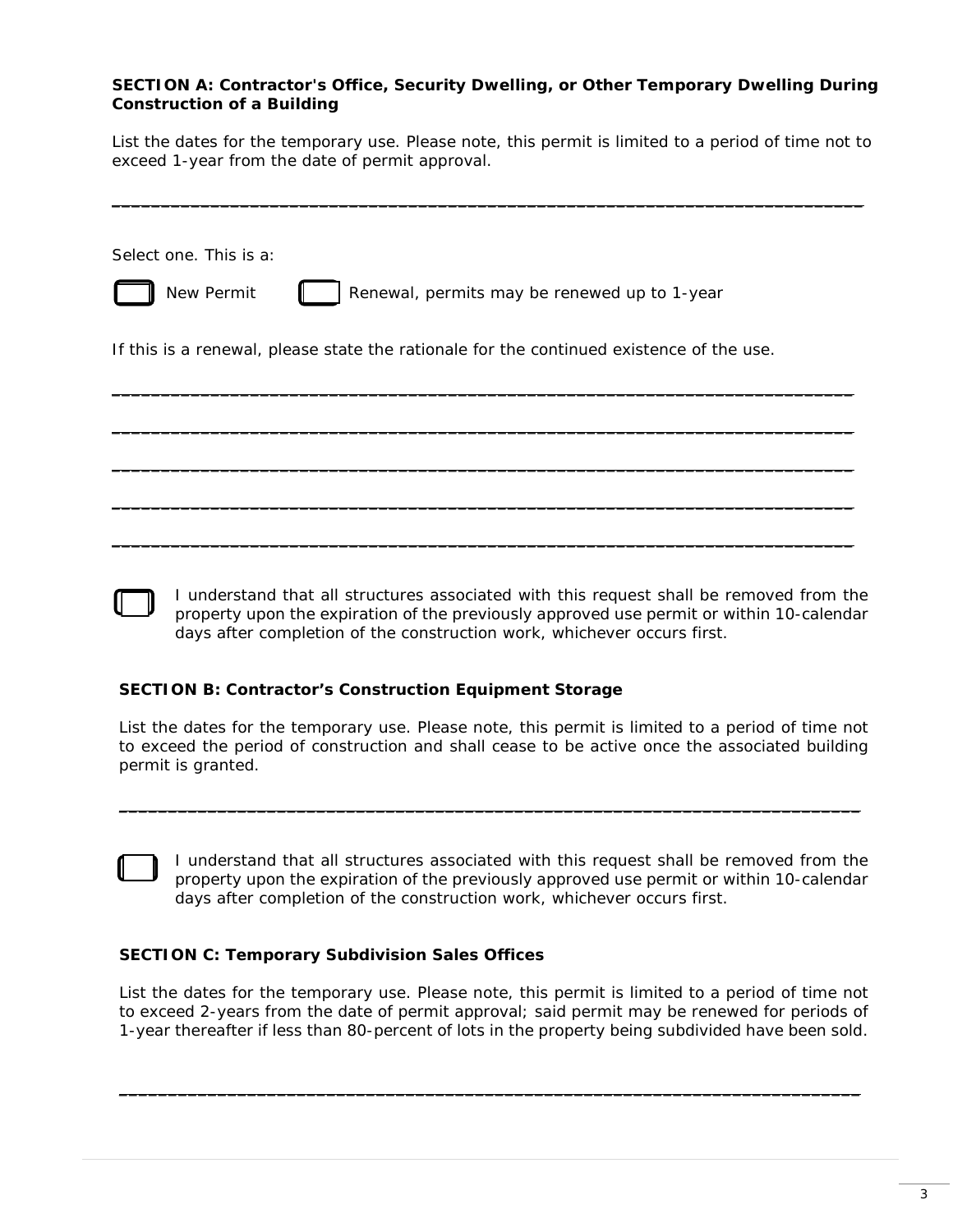<span id="page-3-0"></span>*Site development standards: The location of the temporary subdivision sales office must be located on the property being subdivided for sale as individual lots where indicated on the site plan submitted as part of this request. The office shall be subject to the site development standards for the district in which it is located.* 

Select one. This is a:



New Permit  $\parallel$   $\parallel$  Renewal, permits may be renewed up to 1-year if less than 80-percent of lots in the property being subdivided have been sold. To date, what percent of the lots have been sold? \_\_\_\_\_



I understand the use of the temporary sales office shall be limited to the sale of these lots.

I understand the temporary sales office shall be removed from the property being subdivided upon the expiration of the previously approved use permit, unless such use permit is renewed, or when 80-percent of the lots in said property have been sold, whichever occurs first.

#### **SECTION D: Anemometer**

List the dates for the temporary use. Please note, this permit is limited to a period of time not to exceed 3-years from the date of permit approval.

\_\_\_\_\_\_\_\_\_\_\_\_\_\_\_\_\_\_\_\_\_\_\_\_\_\_\_\_\_\_\_\_\_\_\_\_\_\_\_\_\_\_\_\_\_\_\_\_\_\_\_\_\_\_\_\_\_\_\_\_\_\_\_\_\_\_\_\_\_\_\_\_\_\_

*Site Development Standards: No sign, other than the manufacturer's name and logo, shall be attached to the device.*

#### **SECTION E: Temporary occupancy of one RV in conjunction with a permitted principal use**

List the dates for the temporary use. Please note, this permit is limited to a period of time not to exceed six (6) months in a calendar year

 $\overline{\phantom{a}}$  , and the contribution of the contribution of the contribution of the contribution of the contribution of the contribution of the contribution of the contribution of the contribution of the contribution of the



I understand the RV may NOT be rented out.

#### **SECTION F: Temporary occupancy of one RV in conjunction with the construction of a residential or non-residential permitted principal use.**

List the dates for the temporary use. Please note, this permit is limited to a period of time not to exceed the period of construction and shall cease to be active once the associated building permit is granted.

 $\overline{\phantom{a}}$  , and the contribution of the contribution of the contribution of the contribution of the contribution of the contribution of the contribution of the contribution of the contribution of the contribution of the